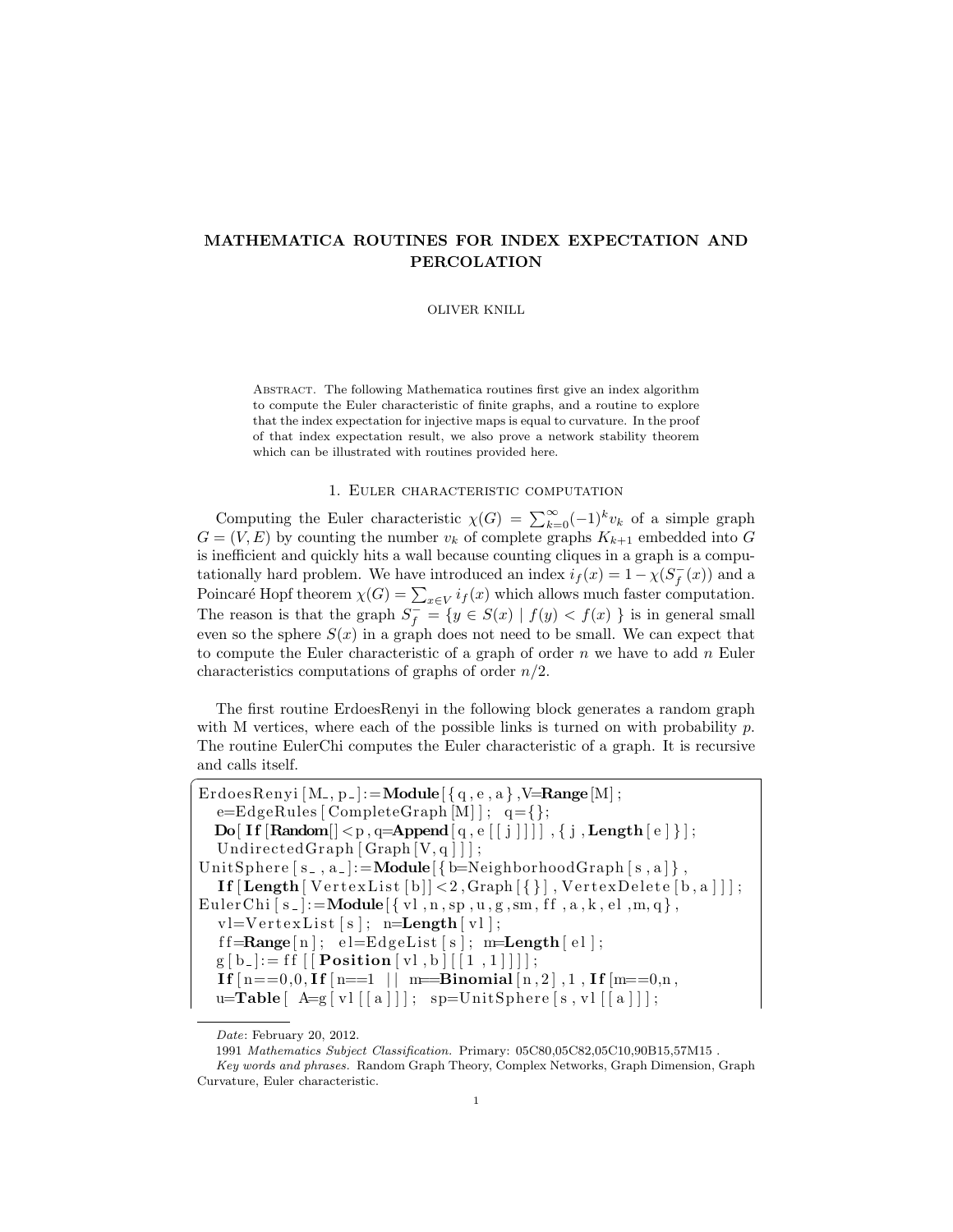#### 2 OLIVER KNILL

```
q=V ert ex L ist \lceil s p \rceil; sm = \lceil \};
  \textbf{Do}[\text{If} [g [q] [k]]] < A, sm=Append[\text{sm}, q [k]]], { k, Length [q] } ];
  If [Length[sm] == 0,1,(1-EulerChi[Subgraph[sp, sm]])], \{a, n\};
  \textbf{Sum}[\text{u}[[k]], \{k, n\}]]]] ;
ss = ErdoesRenyi [30,0.4]; EulerChi [ss]
```
 $\sqrt{2\pi}$   $\frac{1}{2}$   $\frac{1}{2}$   $\frac{1}{2}$   $\frac{1}{2}$   $\frac{1}{2}$   $\frac{1}{2}$   $\frac{1}{2}$   $\frac{1}{2}$   $\frac{1}{2}$   $\frac{1}{2}$   $\frac{1}{2}$   $\frac{1}{2}$   $\frac{1}{2}$   $\frac{1}{2}$   $\frac{1}{2}$   $\frac{1}{2}$   $\frac{1}{2}$   $\frac{1}{2}$   $\frac{1}{2}$   $\frac{1}{2}$   $\frac{1}{2}$  These routines could be optimimized by choosing functions  $f$  cleverly. It appears in that in the Erdoes-Renyi probability space  $E(n, p)$  most graphs allow a computation of the Euler characteristic in polynomial time.

# 2. Site percolation

If we take an arbitrary host graph  $G$  and a graph  $H$  and knock of each vertex with probability p. What fraction of patterns  $H$  survive the attack? If we integrate this over p from 0 to 1, then we get a universal average  $1/(\text{ord}(H) + 1)$ , where  $\mathrm{ord}(H)$  is the order of the graph. In the case of triangles, the decimation factor is 1/4. The following routines compute this numerically. We chose first an Erdoes-Renyi graph with 20 vertices where each edge is taken with probability 1/2. Now, we make 70 Monte Carlo experiments and sum up over 30 different  $p$  values. We have used the site percolation result in  $[1]$ .

```
NumberOfCliques [K_-, k_-]:=\textbf{Module}{n, m=Length [EdgeList[K]], s, u, V=VertexList[K], U},s = Subsets [V, {k, k}] ; n = Length[V] ; If <math>[k == 1, u = n, If <math>[k == 2, u = m]</math>,u=Sum[If [Length | EdgeList | Subgraph | K, s | [j ]]]] =Binomial [k, 2], 1, 0, [j, Length[s]]; u, [i, u];
G1 =ErdoesRenyi [20,1/2]; V1=VertexList [G1];
v1=NumberOfCliques [ G1 , 3 ] ;
F[p_+] := \text{Module}[\{ q=0, U, G2\}, \text{Do}[G2=G1];\textbf{Do}[\text{If}[\text{Random}]] < p \&\&\text{Length}[\text{VertexList}[G2]] > 1,G2=V ert ex Delete [G2, V1 | [ k ] ] ], { k, Length [V1] } };
   \textbf{If} \left[ \left( \textbf{Length} \left[ \textbf{VertexList} \left[ G2 \right] \right] \right] \right] = 1 \right]Length \lceil EdgeList \lceil G2\rceil \mid < 3), v2=0,
   v2=NumberOfCliques [G2,3];
   q+= (v2/v1), {70}]; N[q / 70];
\textbf{Sum}[\text{F}[1/30], \{1, 0, 30\}]/31
```
## 3. Bond percolation

✝ ✆

If we take an arbitrary host graph  $G$  and a graph  $H$  and knock of each edge with probability  $p$ . What fraction of patterns  $H$  survive the attack? If we integrate this over p from 0 to 1, then we get a universal average  $1/(\text{size}(H) + 1)$ , where size $(H)$  is the size of the graph. In the case of tetrahedra, the decimation factor is  $1/7 \sim 0.143$ . The following routines compute this numerically. We chose first an Erdoes-Renyi graph with 12 vertices where each edge is taken with probability 1/2. Now, we make 70 Monte Carlo experiments and sum up over 30 different  $p$  values.

```
G1=ErdoesRenyi [12,1/2]; V1=VertexList [G1];
  v1=NumberOfCliques[G1,4]; E1=EdgeList[G1];F[p_+] := \text{Module}[\{q=0, U, G2\}, \text{Do}[G2=G1; E2=EdgeList[G2];
```

```
Do[ If [Random[] < p, E2=Complement [ E2, {E1} | [ k ] ] } ];
```